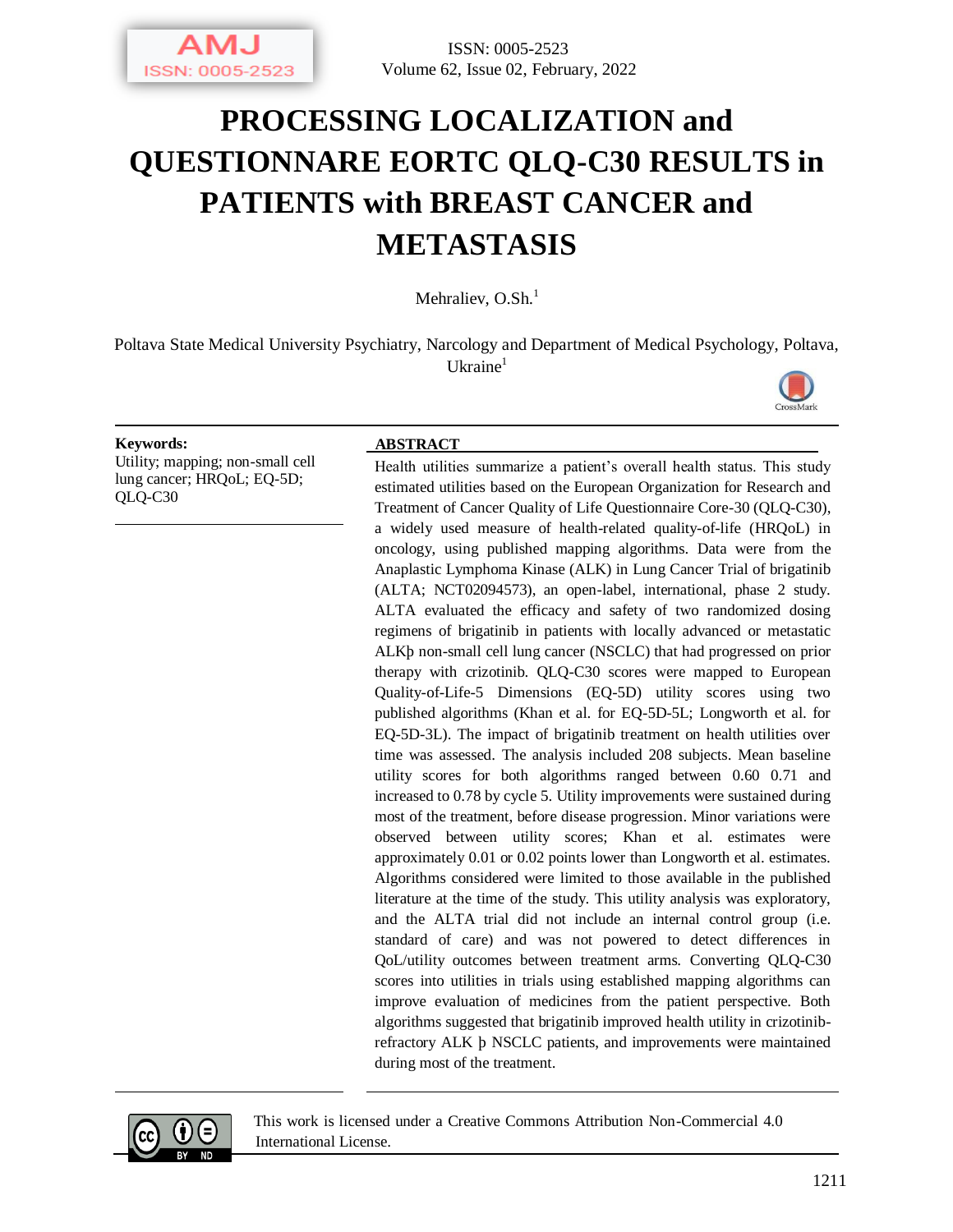## **1. Introduction**

Activating gene rearrangements in anaplastic lymphoma kinase (ALK) have been identified as driver mutations in 3–5% of patients with non-small cell lung cancer (NSCLC) [1], [2]. Tyrosine kinases are key to the regulation of cell differentiation and growth [3]. Crizotinib is an oral ALK inhibitor approved in several countries that is more effective than chemotherapy in patients with metastatic ALK-positive (ALKþ) NSCLC. However, most crizotinib-treated patients will eventually experience disease progression, often within the first year of treatment, leading to tumor relapse that commonly manifests as brain metastases [4]. Next-generation ALK inhibitors such as ceritinib, alectinib, and brigatinib, and sequential therapy with ALK inhibitors or combination therapies targeting ALK plus an alternative signaling pathway, such as epidermal growth factor receptor (EGFR) or heat shock protein 90 (HSP90), have been investigated to treat crizotinib-relapsed patients [5]. Brigatinib is a novel, synthetic, orally active tyrosine kinase inhibitor (TKI) targeting ALK that was approved by the US Food and Drug Administration (FDA) in 2017 and by the European Medicines Agency (EMA) in 2018. Brigatinib has exhibited substantial anti-cancer activity in patients with crizotinib-resistant ALK þ NSCLC. The ALTA study (NCT02094573), an open-label, phase 2, multicenter, international clinical trial, studied the efficacy and safety of two randomized dosing regimens of brigatinib (Arm A: 90 mg once daily [QD] and Arm B: 180 mg QD with a 7-day lead-in of 90 mg QD) in patients with locally advanced or metastatic ALK þ NSCLC that has progressed on therapy with crizotinib [6]. Initial reports from the ALTA study showed that patients in Arm B had a higher investigatorassessed confirmed objective response rate (ORR) than Arm A (54% vs 45%) and Arm A had a longer median duration of response than Arm B (13.8 months vs 11.1 months) with manageable toxicity [6]. This study supported the 180 mg regimen (with lead-in at 90 mg) to be the recommended dose for approval. After this initial reporting, the study remained open to collect longer-term follow-up. With longer followup, investigator-assessed confirmed ORR was 46% (97.5% confidence interval [CI] ¼ 35–57%), with a median (range) follow-up time of 19.6 months  $(0.1-35.2)$  in Arm A, and 56%  $(45-67%)$ , with a median follow-up time of 24.3 months (0.1–39.2) in Arm B [7]. The median independent review committee (IRC) assessed progression-free survival (PFS) was 9.2 months (95% CI ¼ 7.4–12.8) and 16.7 months (11.6–21.4) in Arms A and B, respectively [7].

# **2. Methods**

# *2.1 Study design*

The ALK in Lung Cancer Trial of brigatinib (ALTA trial; NCT02094573) was an open-label, phase 2, multicenter, international study. The trial evaluated the efficacy and safety of two randomized dosing regimens of brigatinib (Arm A: 90 mg QD and Arm B: 180 mg QD with a 7-day lead-in at 90 mg QD) in patients with locally advanced or metastatic ALK þ NSCLC whose disease had progressed on prior therapy with crizotinib. Patients in the ALTA trial were enrolled from 71 sites, including 15 in the US, one in Canada, 38 in Europe, six in Australia, and 11 in Asia. Eligible patients ( 18 years of age) had locally advanced or metastatic ALK þ NSCLC, investigator-determined disease progression on crizotinib, 1 measurable lesion per Response Evaluation Criteria in Solid Tumors version 1.1 (RECIST v1.1)29, adequate organ and hematologic function, and Eastern Cooperative Oncology Group (ECOG) performance status 230. The detailed exclusion criteria have been published previously [6]. The protocol lists complete inclusion/exclusion criteria and was approved by the local institutional review board (IRB) or ethics committee at each site. This study was conducted in accordance with the Declaration of Helsinki and International Council for Harmonization guidelines for good clinical practice. All patients provided written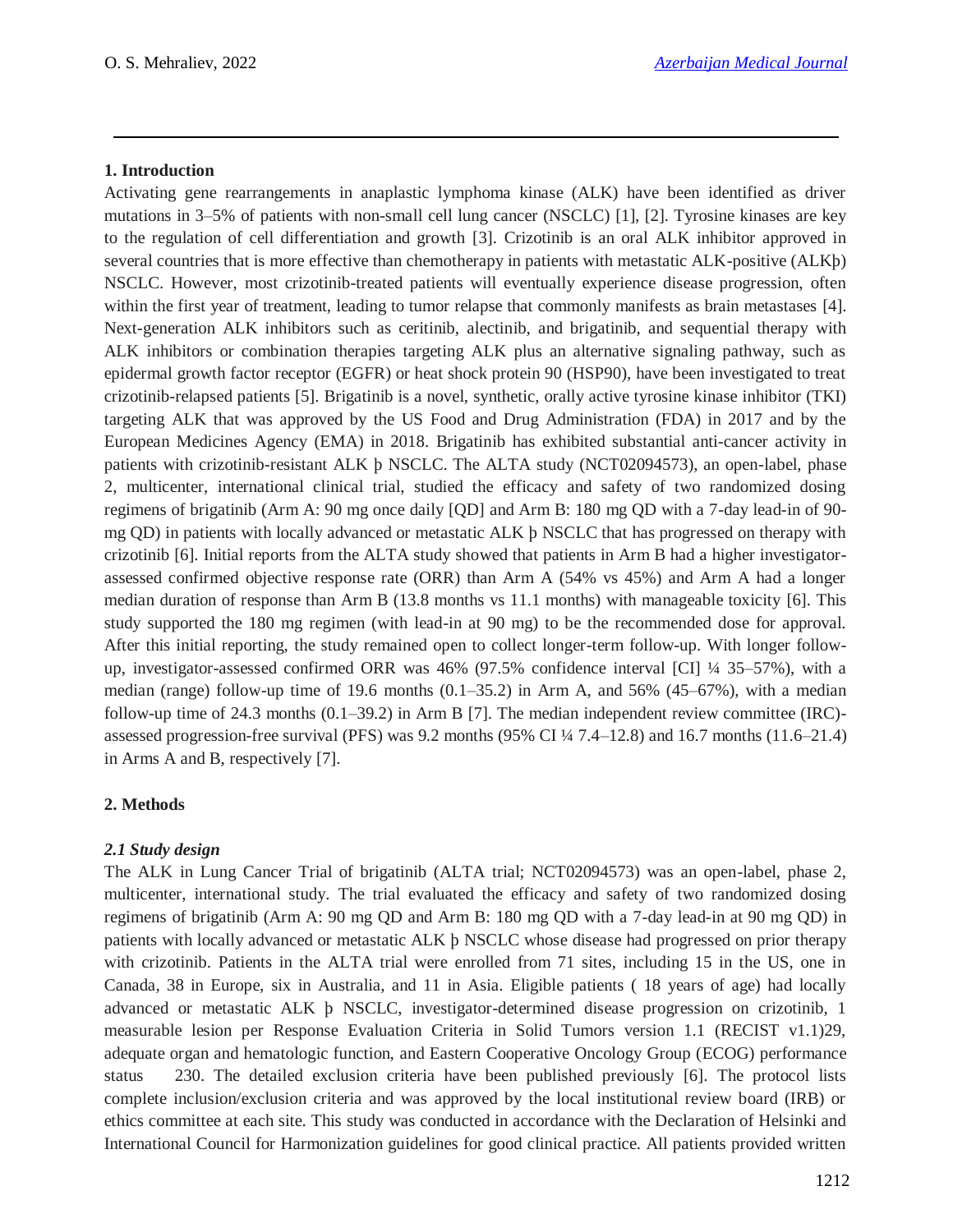

informed consent. The primary endpoint was confirmed ORR, as assessed by the investigator per RECIST v1.1.

#### **3. Results**

From June 4, 2014 to September 21, 2015, 222 patients were enrolled and randomly assigned to brigatinib in treatment Arm A  $(n \frac{1}{4} 112)$  or Arm B  $(n \frac{1}{4} 110)$  of the ALTA trial (NCT02094573). The analytical sample in the ITT-PRO population with baseline PRO data and at least one follow-up visit with PRO data included 208 subjects across arm A (n  $\frac{1}{4}$  105) and Arm B (n  $\frac{1}{4}$  103). Patient demographic and baseline clinical characteristics of the ITT-PRO sample are shown in Table 2. With the exception of age (Arm A was statistically significantly younger than Arm B), baseline demographic characteristics were balanced between the two dosing arms. It should be noted that the ALK þ NSCLC clinical trial sample tended to be younger and was comprised of more women and more non-smokers relative to the characteristics in the general population of NSCLC patients.

#### **4. Discussion**

The ALTA trial has previously demonstrated the treatment Table 3. benefits of brigatinib for patients with crizotinib-refractory ALK þ NSCLC on traditional cancer outcomes, including ORR and median survival [7]. The clinical data from this more recent data extraction (September 29, 2017) confirmed the durable benefit of brigatinib, in particular the increased benefit of Arm B over Arm A compared with an earlier data cut [6]. Findings based on the EORTC QLQ-C30 functional domains46 found that mean GHS/QoL scale scores were statistically significantly improved over time for patients in both treatment arms. In addition, few patients experienced a meaningful worsening of their GHS/QoL scores. In the context of a severe disease such as NSCLC, the fact that treatment did not result in significant reduction of HRQoL is important, given the potential impact of treatment-related toxicities46. These results are consistent with EORTC QLQ-C30 results based on an earlier data cut from the ALTA study that found HRQoL remained at or above baseline levels and did not differ between arms [6]. The current analysis generated utility scores from the EORTC QLQ-C30 using available algorithms to enable evaluation of patients' health utility. This is important because there is literature suggesting that the generic EQ-5D can have variable levels of sensitivity to detecting change in some health conditions47, and it would be practical to have a suitable algorithm identified to use based on a condition specific scale such as the EORTC QLQ-C30. The current study used two published algorithms (Khan et al. 45 and Longworth et al. 43) in this analysis. The key findings from this exploratory analysis of openlabel phase 2 study data were two-fold. First, the availability of appropriate utility mapping algorithms provided an opportunity to estimate utilities in a study where no health utility measure was administered. The EORTC QLQ-C30 is very widely used in oncology and is a condition-specific PRO that is known to be responsive to detecting changes due to treatment48,49, and may be more sensitive to the cancer patient's experience than a generic preference measure. Because of its widespread use, it could be very useful to have reliable methods for generating utilities from the EORTC QLQ-C30. Application of these mapping methods made it possible to evaluate generated utilities based on two separate algorithms. Consistent results were obtained for utilities derived in this study using the Khan et al. 45 algorithm using the expanded EQ-5D-5L system and Longworth et al. 43 based on the standard EQ-5D-3L measure. Very small numeric differences were observed between the estimates, with Khan et al. 45 algorithm-based estimates approximately 0.01 or 0.02 points lower than those generated based on the Longworth et al. 43 method. This minor variation may potentially be related to differences in the utility measure, patient sample, and/or modeling methods used. The Khan et al. 45 estimates were based on the EQ-5D-5L version, with expanded response levels, that has been noted to have less tendency toward overprediction of utilities, used only NSCLC population of patients rather than a combination of cancer types, and a BB regression approach to develop the model that may provide better estimation over traditional OLS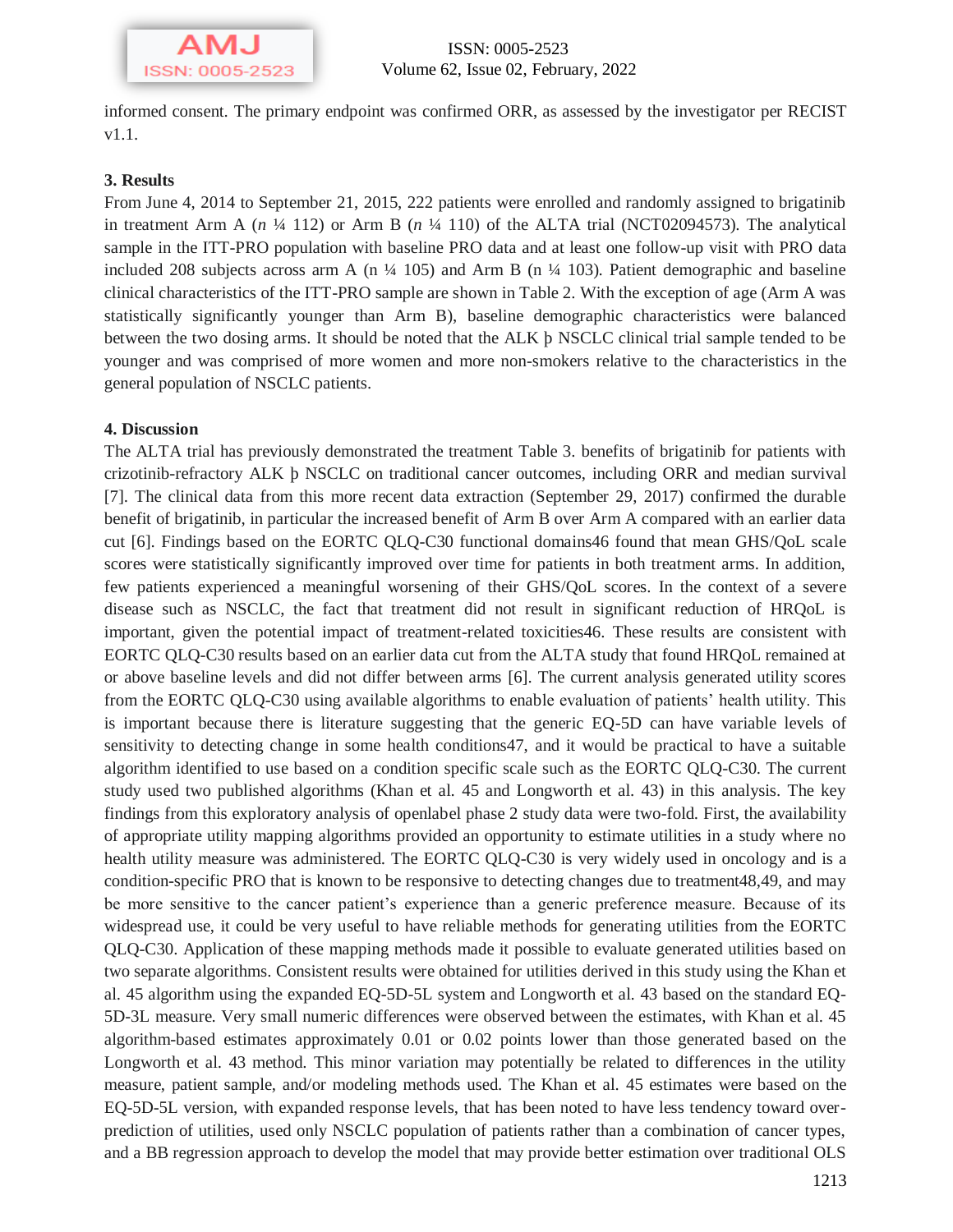methods. More accurate prediction for the EQ-5D-5L using the BB model is also corroborated by a recent multi-country survey study comparing alternative statistical approaches to estimating utilities in a sample of 772 patients diagnosed with cancer.

## **5. Conclusions**

Brigatinib at 90 mg to 180 mg standard dose demonstrated sustained clinical benefit after long-term followup. The overall pattern of post-baseline increases in utility scores in the ALTA study were found to be similar and consistent using both the Khan et al. 45 and Longworth et al. 43 algorithms to derive utility scores based on the EORTC QLQ-C30. These utilities reflected that mean utility scores in both treatment arms improved over time, and these findings were consistent with analyses conducted using the EORTC QLQ-C3046, and other clinical endpoints such as ORR and PFS that were used to support safety and efficacy for approval of brigatinib [6]. Converting QLQ-C30 scores into utilities in trials using established algorithms can improve the evaluation of medicines by incorporating information from the patient perspective. Both algorithms suggested that brigatinib improved health utility in crizotinib-refractory ALK þ NSCLC patients, and that these improvements were maintained during most of the treatment. Future research may benefit from examination of utilities relative to standard of care for other investigational agents for NSCLC and algorithms for utility derivation that were not available at the time of this analysis.

#### **6. REFERENCES**

[1] Shieds J. (1973) Handbook of abnormal psychology, London: Pitman medical publishing.

[2] Maruta N., Pan'ko T., Fedchenko V., Kutikov O. The role of psychotraumatization factors in formation of anxious-phobic disorders. Proceedings of the WPA International Congress 2012 (Prague, Czech Republic, October 17-21, 2012), Prague, Ceska a slovenska psychiatrie, p. 251.

[3] Herasymenko L.O. (2018) Psihosotsіal'na dezadaptatsіya (suchasnі kontseptual'nі modelі) [Psychosocial disadaptation (modern conceptual models)]. Ukraїns'kii vіsnik psihonevrologіyi, no 1, pp. 62-65.

[4] Skrypnіkov A.M., Herasymenko L.O., Іsakov R.І. (2016) Psihosotsіal'na dezadaptatsіya pri posttravmatichnomu stresovomu rozladі u zhіnok [Psychosocial disadaptation in post-traumatic stress disorder in women]. Poltava: ASMI. (in Ukrainian)

[5] Breslau N. Trauma and posttraumatic stress disorder in the community / N. Breslau [et al.] // Archives of General Psychiatry. – 1998. – №. 55. – Р. 626-632.

[6] Goldberger L., Breznitz S. (2012) Handbook of stress. Theoretical and clinical aspects, New York: The Free Press.

[7] McGrath E. Women and depression: Risk factors and treatment issues / McGrath E. [et al.]. – Washington : Am. Psychol. Ass., 1990. – 14 p.

[8] Rean A., Kudashev A., Baranov A. (2002) Psihologija adaptacii lichnosti. [Psychology of personality adaptation]. Saint Petersburg : Medicinskaja pressa. (in Russian)

[9] Chaban O.S., Khaustova O.O. Dezadaptatsіya lyudini v umovah suspіl'noyi krizi: novі sindromi ta napryamki yih podolannya [Maladjustment of a person in a social crisis: new syndromes and ways to overcome them]. Journal of Psychiatry and Medical Psychology, 2009, no 3, pp. 13-21.